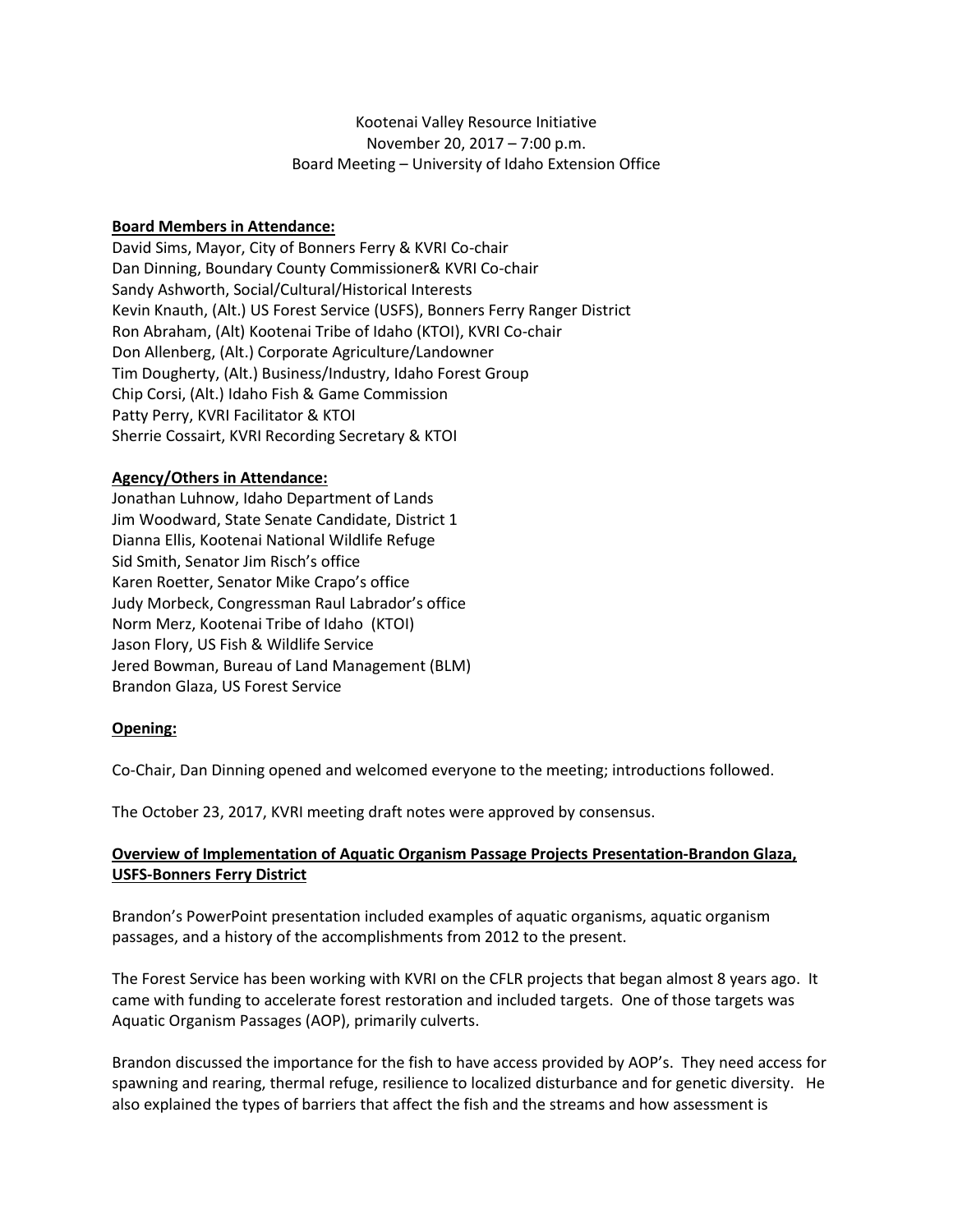conducted to make the decisions for repair or replacement of passages. Assessment considers the physical component (the structure itself), biological component (what lives there) and the administrative component (per the National Environmental Policy Act requirements).

The following is a detailed list of AOP accomplishments:

## **FY 2012**

Meadow Creek/Trail 32 Access Restored/Retained: 2+ miles Contractor: CE Kramer Cost: \$44,180

## **FY 2013**

Miller Creek/FSR 2841 D Access Restored: 900 feet Contractor: USFS Cost: \$3000

Meadow Creek/Bee Line Dam Access Restored: 2+ miles Contractor: USFS Cost: \$1000

# **FY 2014**

Placer Creek/FSR 2541 Access Restored: 1.8 miles Contractor: Wink Inc. Cost \$68,626

## **FY 2015**

Wall Creek/FSR 2542E Access Restored: 0.75 mile Contractor: C.E. Kramer Cost: \$119,290

Kreist Creek/FSR 2517 A Access Restored: 1.5 miles Contractor: CE Kramer Cost: \$213,224

## **FY 2016**

NONE

## **FY 2017**

Spruce Creek/FSR 2509 Access Restored: 1.25 miles Contractor: SToneRidge Construction Cost: \$115,245

Twentymile Creek/FSR 2686 Network Access Restored: 1.5 miles from 3 crossings

Contractor: Integrity Excavating Cost: \$7000 (items of a larger contract)

Deer Creek/FSR 2541 Access Restored: Access retained over 10 miles Contractor: CE Kramer Cost: \$363.400

Hellroaring Creek/FSR 2266 Access Restored: 1.5 miles Contractor: S & L underground Cost: \$225,000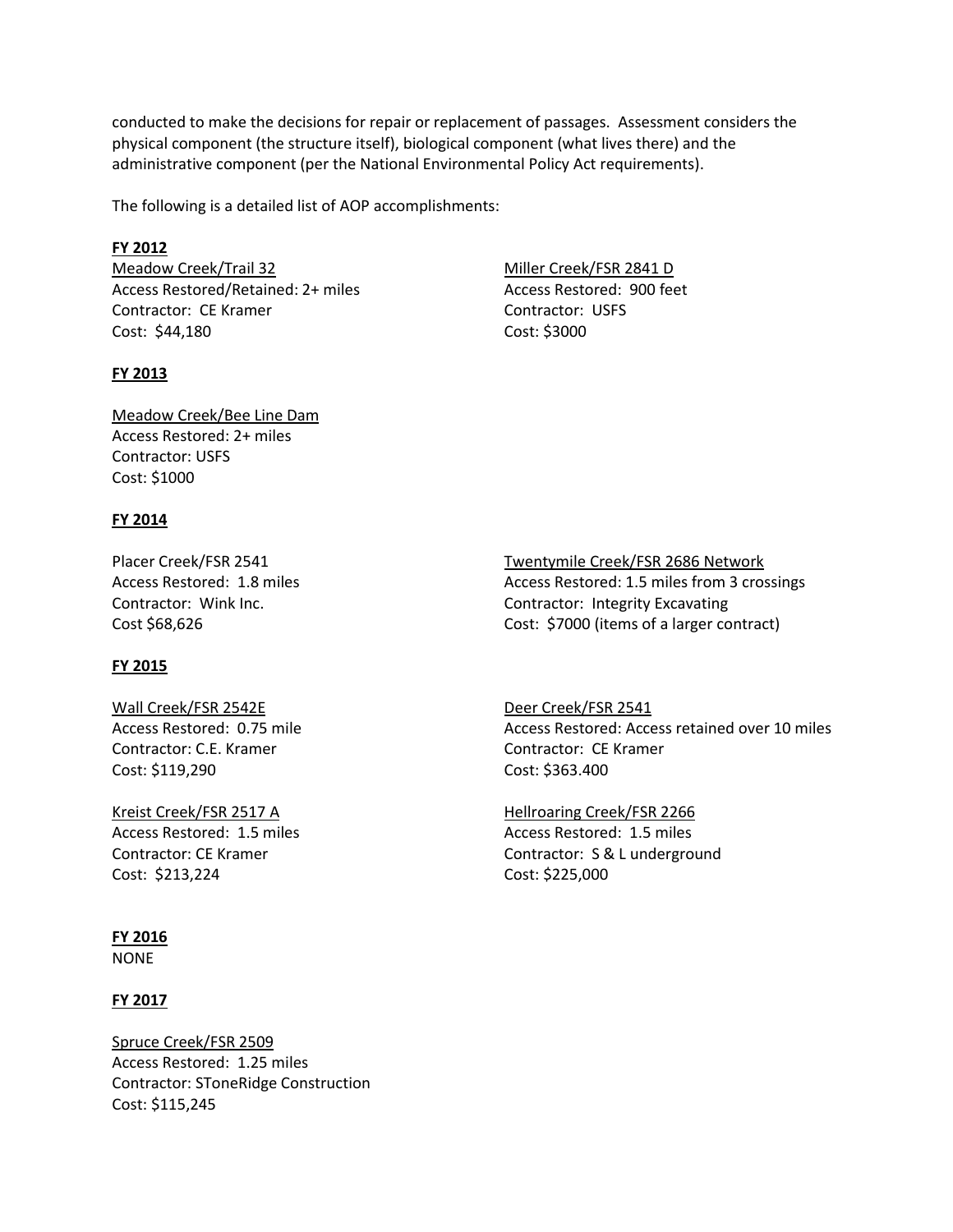## **FY 2018 Expected**

#### **FY 2018/2019 Expected**

Spring Creek/FSR 2540 (1500') Copper Creek/FSR 2517 (1000') Deer Creek Stewardship items

Canuck Creek Tributary /FSR 2798 (4000') Middle Fork Boulder Creek/ FSR 127A (1000')

#### **Summary for the Bonners Ferry Road District**

10.5 miles of access restored 2.9 additional miles expected Cost: \$1,155,675 to date

Brandon took a moment to show pictures and describe the Forest Service Fish Passage Project Proposal on Canuck Creek. Canuck Creek is a stream full of Westslope cutthroat trout. The pipe outlet is submerged so it is not likely a jump barrier but it a velocity barrier in the spring time when the cutthroat would move up the stream. Pictures were shared showing material build up at the inlet. Should we deem it worthy of support, he would like to request a letter of support for the Grant Application. This project is high on their list of priorities.

Tim D. questioned the maintenance of the project for the long term, and encouraged consideration of removal with no replacement – noting that there's a minimal amount of area beyond to be concerned with for access/management. Kevin added that conversation has been had around this project and they are very sensitive to the cost and the significant return on the project. It has good fish habitat and fish density. Brandon added that they had pondered removal or replacement and they do have time to take another look at it, and would consider further discussion.

Brandon continued his presentation explaining that the new structures installed have a 100 year expected service life and the cost includes all projects; retained, restored and removals to date.

The Forest Service has also been busy on other parts of the North Zone as well doing these types of projects, so not just the Bonners Ferry Ranger District. They have done a handful of tributaries on Sandpoint District as well as the Priest River District. The Big Creek Culvert project is proposed and will include a new bridge and almost 12-15 miles of restoration next year. Funding partners include the US Forest Service, CFLRP and US Fish & Wildlife Service, their National Fish Passage Program.

#### *Brandon's slide presentation is available on the KVRI website at Kootenai.org*

#### **Forestry Committee-Update Patty Perry**

#### CFLR Washington Office Site Review Visit Oct 25 & 26, 2017

Patty reported that staff members from the Washington Office of the USFS were here for 2 days, joined by staff members from the Regional Office and Supervisors Office as well. They went over the program and spent a day and a half in the field and finished with a close out meeting. All went well and she was grateful for those Board members that were able to participate. The one thing they wanted to know more about was the monitoring aspect of our project, and the Forest Service staff has sent that to them. We will receive a report in 2-4 weeks.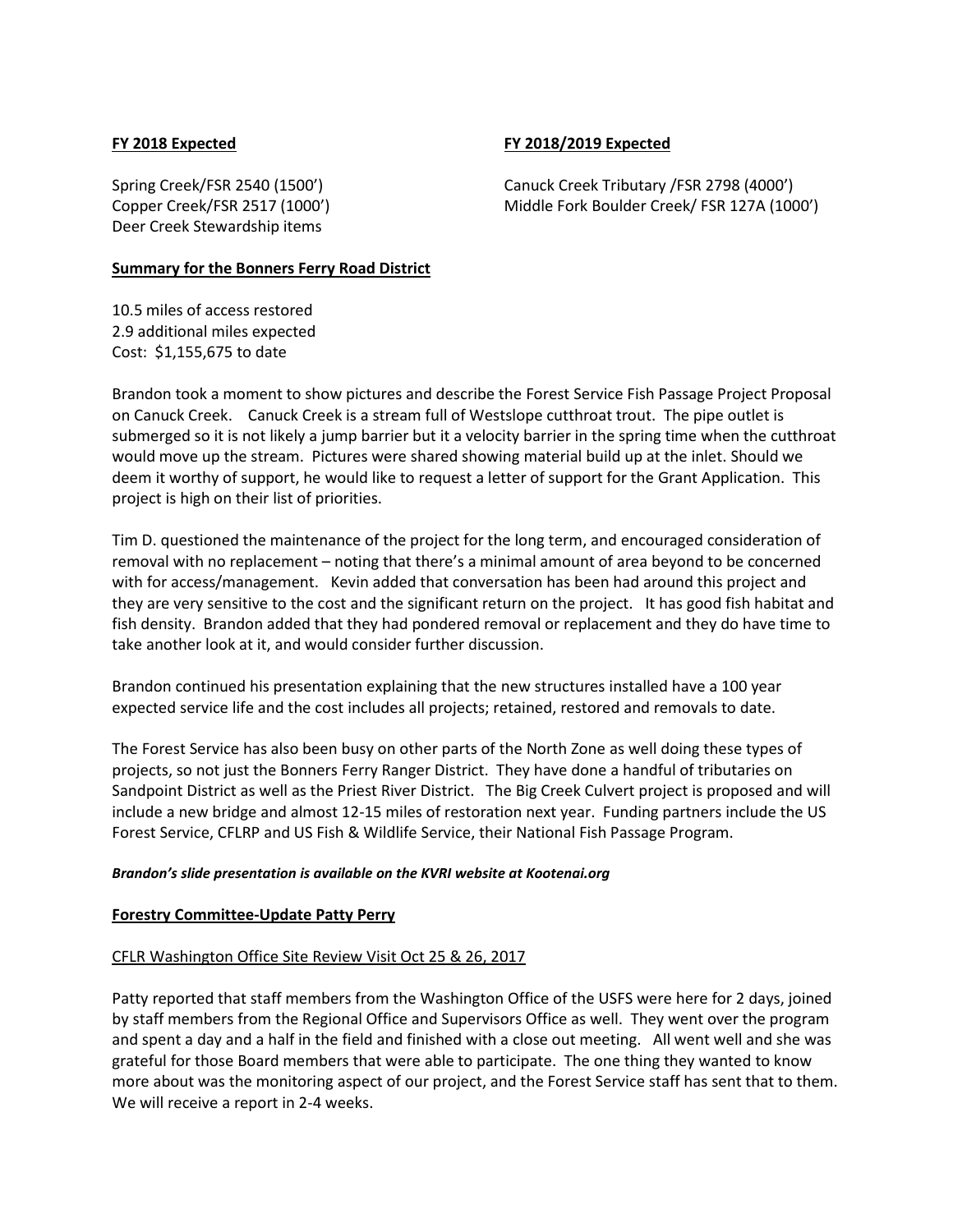## **Forestry Committee meeting update- Patty Perry**

Patty explained the November 9<sup>th</sup> Forestry Committee meeting included an update on Boulder Creek Project, Deer Creek sale status, and scoping information for the Camp Dawson/Robinhood Project.

## Boulder Creek Project

Eleven comment letters were received; all but one supported the project or had things we can easily address. The last letter from Alliance of the Wild Rockies (AWR) was 144 pages long. Doug and the specialists are working through that. It takes a lot of time to sort through and respond, but we are confident that we put together is a good project.

## Deer Creek Stewardship sale

The District is working with industry representatives to figure out if there is any way forward or not, and how that might look.

# Camp Dawson/Robinhood Project Scoping

The agency has determined to do an Environmental Analysis (EA) and cover both projects rather than doing it under two (2) Categorical Exclusions (CE's). With the resource concerns and recreation work they want to do, it made sense to move ahead with an EA. It will add about 3-4 months to the end of the timeline. The specialists have done their work and have turned it over to the NEPA Strike team. We walked through the purpose and need; resource considerations for fish, hydrology, soil, and wildlife. We talked a little about recreation and trails and the comment period. This will come back to this group in early January before going out for scoping.

Kevin K. then distributed a handout (*available on the KVRI website at Kootenai.org)* including CFLRP Project Updates and CFLRP Sales Updates. Kevin explained that with the new EA, Camp Dawson/Robinhood has a new name; Camp Robinson. The two sales will remain separate. Discussion continued explaining the handout and questions were answered. Kevin noted that sales in this District start to taper off in FY21 but return in FY25/26 looking at Snow Creek, Caribou and Trout/Ball areas.

Discussion followed concerning how much black wood (fire salvage) will come out on the market as a result of the salvage and what that will do to the green sales within Region 1. It can affect timelines because everything is tied together, especially the Stewardship projects. Idaho may not be affected as much in FY 18.

Brandon G. added that one positive thing from Tower and Grizzly is an Idaho Panhandle National Forest (IPNF) employee has since moved on to the Regional office to share all the things we learned when we did with those salvage sales which may help the Forests that are doing them this year. So there should be some efficiency gained from that.

## **WAC Committee Update- Patty Perry**

Patty reported that the WAC Committee met on November 9<sup>th</sup> to evaluate the system with Brice Sloan, who built the system. ITD had a list of what they needed as far as upgrades for them to look at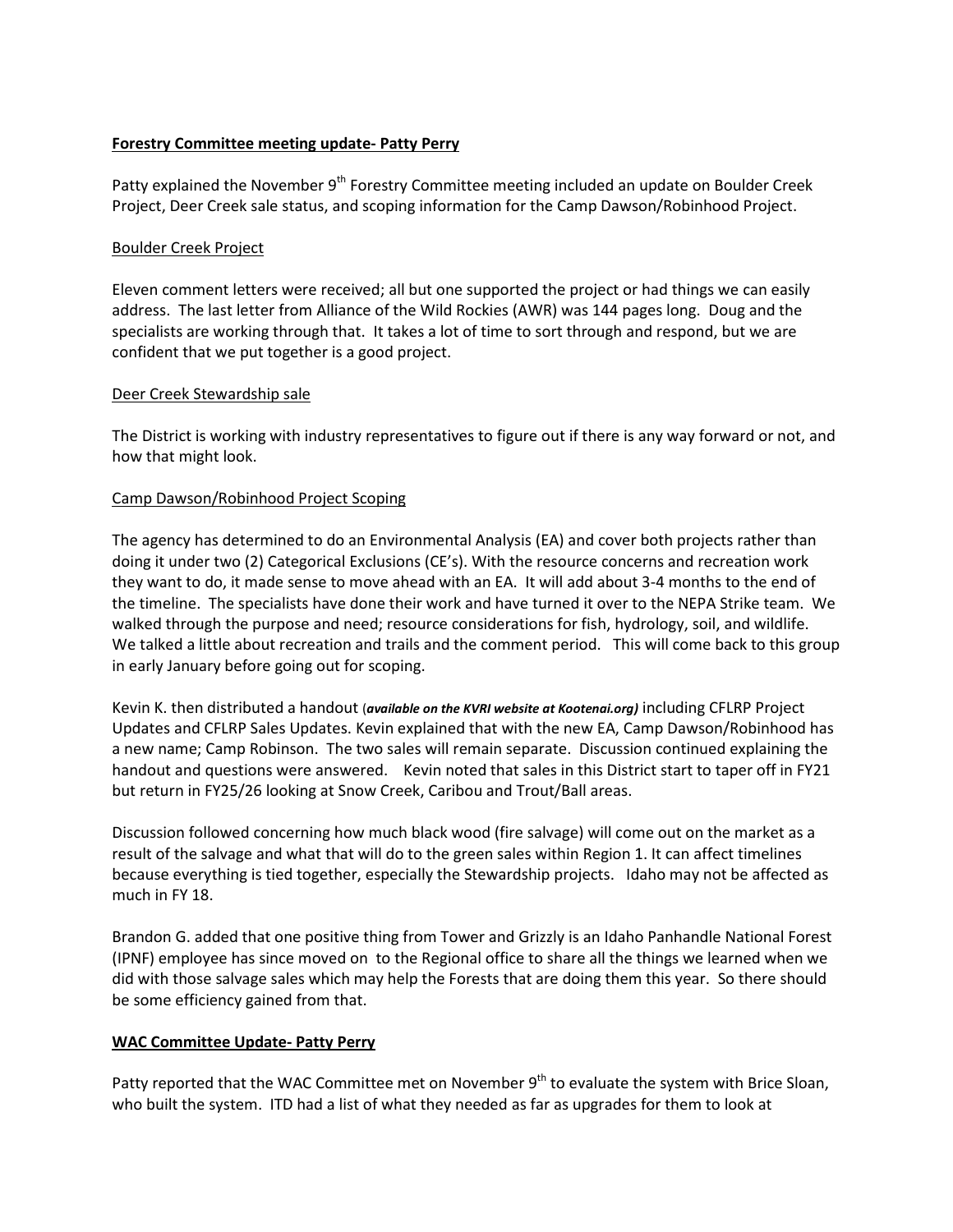purchasing another system. For now we are looking at keeping the system operable through the winter months with someone local who may be able to calibrate it for us.

Norm M. added that the system does do what it is supposed to do although the drivers are not showing changes in behavior due to the system. But increased awareness is not something you can measure. There seems to be the perception that the system needs to be moved because there are no dead animals being picked up so the animals must be changing their use patterns. My interpretation is people aren't hitting them on the highway in that area anymore because of the warning system. Also this system was a prototype and the upgraded version is all solar with an estimated cost of \$50,000. Dan added that the improved system has a line of site that is double the distance of the prototype.

## **TMDL Committee Update- Patty Perry**

The TMDL committee met on November 7<sup>th</sup> with a Field Trip to the Trail Creek Project site. It was the pilot project that Idaho Department of Lands (IDL) and Idaho Department of Environmental Quality (IDEQ) put together to implement Forest Practices along a riparian area and take a look at what that looks like and how those Forest Practices are meeting the water quality concerns and meeting clean water act.

We looked at the project pre-harvest and now post-harvest. Pictures were shared. Jonathan L. discussed the data compiled, the overview of the project and shared that they met the targets they had hoped for. A second project is planned for next year and we will follow that one as well.

# **Grizzly Bear Committee- Patty Perry**

Patty reported that she emailed the Cabinet-Yaak and Selkirk Mountains Grizzly Bear Ecosystems Update 10-30-17 (*available on the KVRI website at kootenai.org)* from Wayne Kasworm to the Board.

# **Caribou Committee update- Norm Merz**

Norm gave a brief Caribou Committee update. They are moving forward on the Maternal penning project in British Columbia. They built the maternal pen at the end of September. It consists of road fabric strung on wires in the trees and is 15 feet high. It provides a visual buffer while the Caribou are in the pen to reduce their determination to get out and also reduces the inclination of predators to go in after them. They also had to repair it in October after a wind storm. A pen manager has also been hired and funded by the Kootenai Tribe of Idaho (KTOI). They are still looking for funding to do the Maternal penning operation in March.

## **Kootenai National Wildlife Refuge- Dianna Ellis**

Dianna E. reported that the Federal Highways has been busy surveying on Riverside and West Side road.

## **Correspondence - Support Letter Request for Forest Service Fish Passage Project-Canuck Creek**

Brandon Glaza, USFS, has requested a letter of support for the Forest Service Fish Passage Project on Canuck Creek that he discussed during the presentation. Patty provided a draft letter that she read to the group to consider. The letter supports the application for the project. Patty added that we are